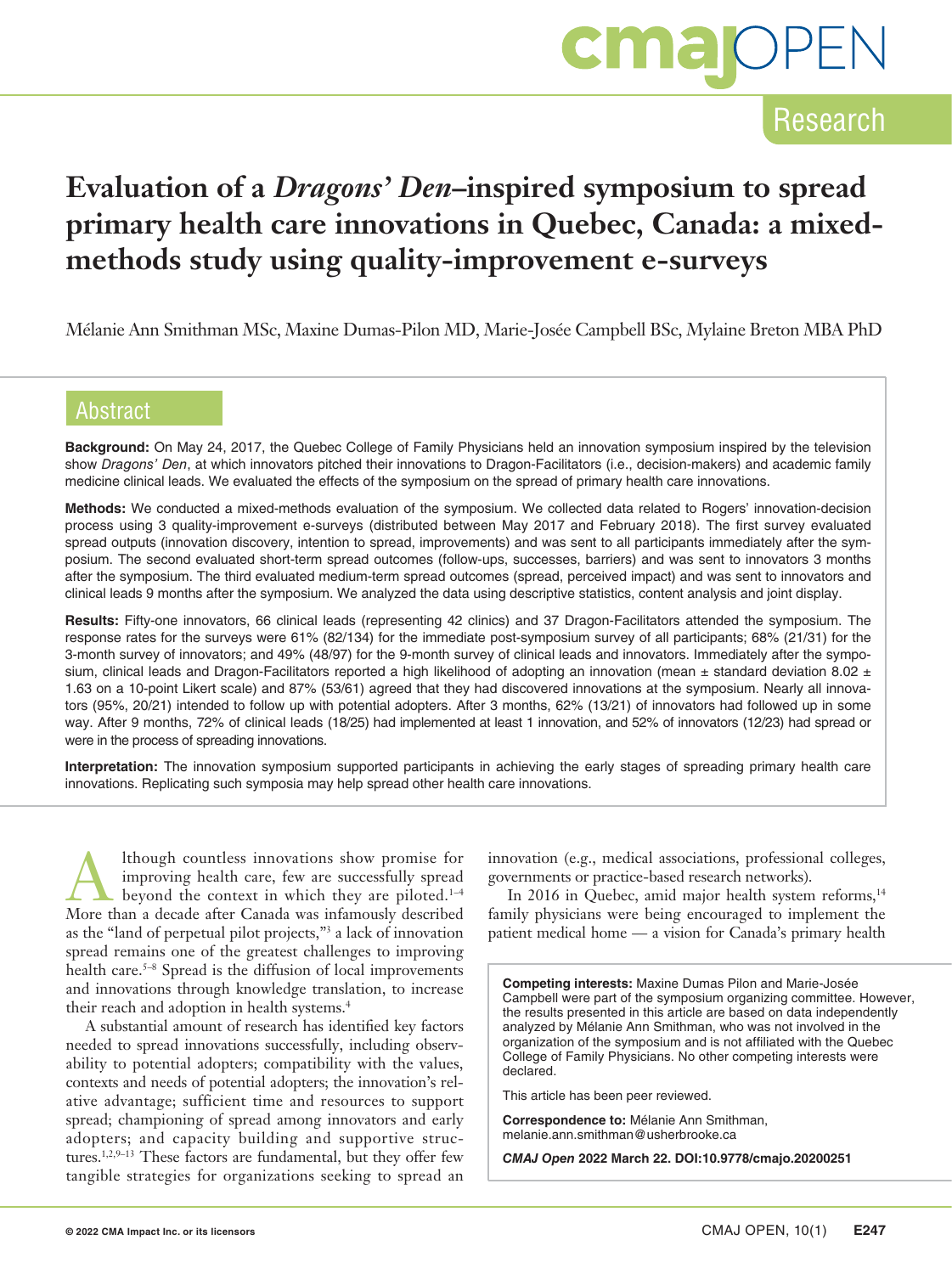# **cma** OPEN

#### Research

care practices that would provide patients with most of their care in a way that is readily accessible in the community, is centred on patients' needs, is anchored by a personal family physician who works with an interprofessional team, and is integrated with other health services.15

The Quebec College of Family Physicians organized an innovation symposium inspired by the television show *Dragons' Den* to help spread promising primary health care innovations that supported the concept of the patient medical home.<sup>15</sup> The objective of the current study was to evaluate the effects of this symposium on the spread of primary health care innovations. We hypothesized that the symposium would help participants progress through the innovation-decision process,<sup>10</sup> which is essential to the spread of innovations.

#### **Methods**

#### **Design and setting**

The Quebec College of Family Physicians hosted an innovation symposium in May 2017 in Montréal. We conducted a mixedmethods study using quality improvement surveys to evaluate the effects of the symposium on the spread of innovations. We sent the surveys to symposium participants between May 2017 and February 2018. Our methods were informed by Rogers' innovation-decision process,<sup>10</sup> which describes the adoption of innovations at the individual level and is central to the diffusion of innovation theory (Appendix 1, available at www.cmajopen.ca/ content/10/1/E247/suppl/DC1). This study was reported according to the SQUIRE 2.0 reporting guideline<sup>16</sup> and the Checklist for Reporting Results of Internet E-Surveys (CHERRIES).17

#### **Participants**

To recruit innovators, calls went out in October and November 2016 via newsletters and listservs in departments of family medicine, practice-based research networks and medical associations, mainly in Quebec but also through a few national organizations. Calls went out in French, but the Quebec College of Family Physicians offered assistance filling out the call form for English speakers, if needed. Innovators included anyone involved in piloting a primary health care innovation who could present the innovation at the symposium (e.g., family physicians, researchers, decision-makers, allied health professionals, patients, community organizations or companies).

Clinical leads (family physicians designated as the medical directors of university family medicine groups) were contacted by email. Their email addresses were available from a list of university family medicine group directors from the Quebec College of Family Physicians. These clinical leads were invited to attend the symposium and asked to bring a team member (e.g., a clinic administrator). University family medicine groups are academically affiliated, interprofessional primary health care teams with a teaching mission; they are intended to expose family medicine residents and other trainees to best practices.18

Stakeholders with the resources to support innovation spread were invited to the symposium as Dragon-Facilitators, including representatives from the Ministry of Health and Social Services, practice-based research networks, the College of Family Physicians of Canada, the Canadian Medical Association, Réseau-1 Québec (Primary and Integrated Healthcare Innovation Network), the Strategy for Patient-Oriented Research Support unit, departments of family medicine, the Fédération des médecins omnipraticiens du Québec and the Institut national d'excellence en santé et services sociaux.

#### **Intervention**

The symposium was inspired by *Dragons' Den*, a reality television show in which entrepreneurs pitch their business ideas to potential investors in the hope of securing funding, mentoring and support.<sup>19</sup> The goals of the symposium were as follows: to spread innovations relevant to the concept of the patient medical home, to foster networking and to celebrate the contributions of primary health care teams to their communities. Given the breadth of innovations, which varied in terms of stakeholders needed to support spread, we invited a wide range of Dragon-Facilitators. Innovations were submitted to the symposium in French or English; they were reviewed and selected (M.J.P., M.D.P.) based on the criteria detailed in Table 1.

The symposium was held on May 24, 2017. The innovators set up booths at the symposium. At the start of the symposium, 2 plenaries (in French) provided an overview and examples of the patient medical home concept. Next, the 12 innovations deemed to be best aligned with the criteria in Table 1 (i.e., most relevant and mature) were pitched to clinical leads and Dragon-Facilitators in 6-minute, rapid-fire

| Table 1: Selection criteria for innovations presented at the innovation symposium |                                                                                                                                                                                                                                                         |  |  |
|-----------------------------------------------------------------------------------|---------------------------------------------------------------------------------------------------------------------------------------------------------------------------------------------------------------------------------------------------------|--|--|
| Criterion                                                                         | Reason                                                                                                                                                                                                                                                  |  |  |
| Pilot-tested in a similar context and had<br>undergone some form of evaluation    | The symposium was intended to showcase real-world, tested innovations as realistic and<br>achievable examples of what could be implemented by participants.                                                                                             |  |  |
| Related to service delivery in university<br>family medicine groups               | The symposium targeted these team-based academic primary health care teams because<br>quality improvement is part of their mission and they train residents who will then practise in<br>other teams, with the potential for further innovation spread. |  |  |
| Aligned with the vision of the patient<br>medical home                            | The features of the patient medical home have been associated with better quality, access,<br>efficiency, equity of health systems and better health outcomes for patients, and they were a<br>major priority in Quebec and in Canada. <sup>15</sup>    |  |  |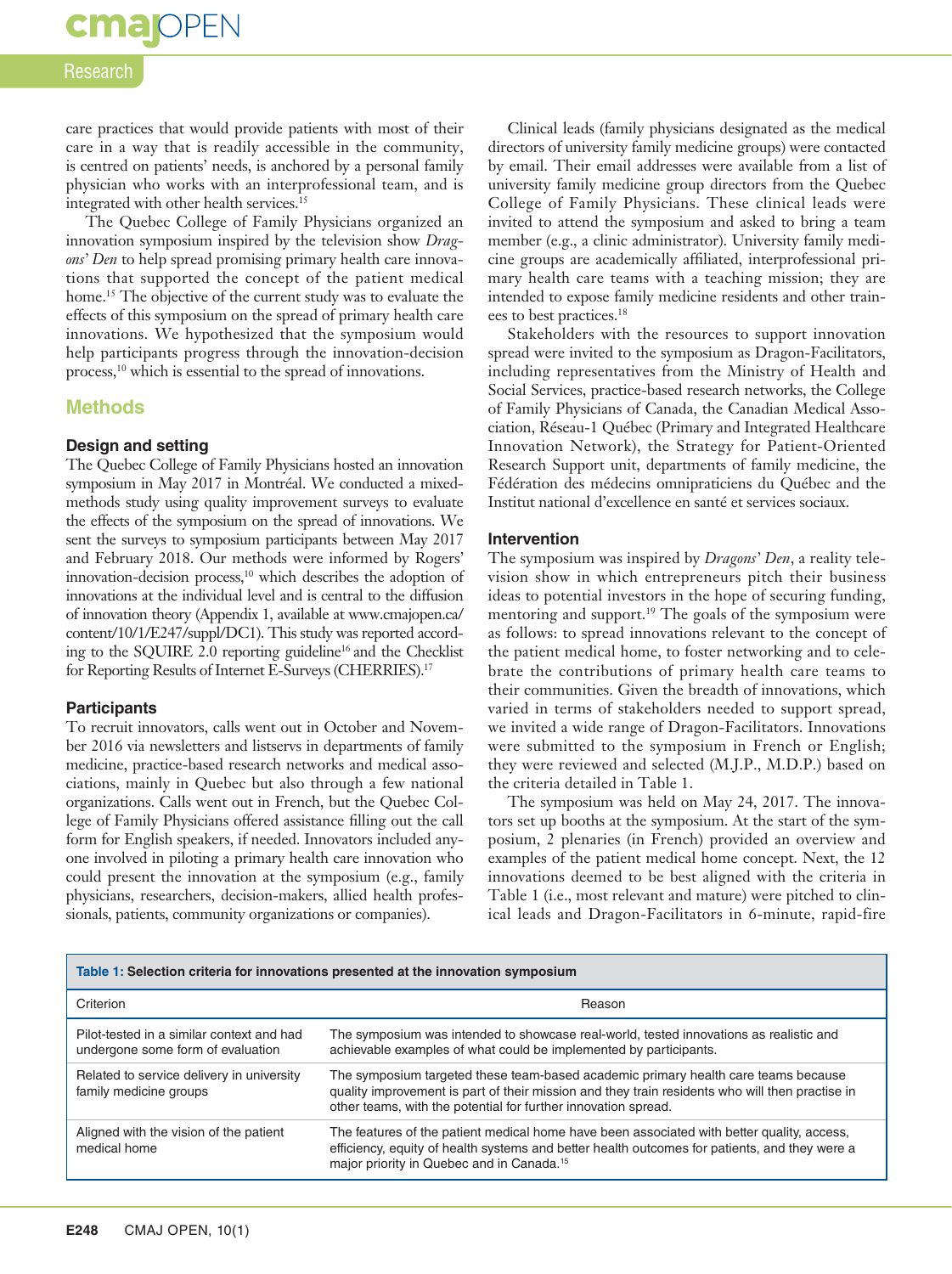cmar

presentations (2 sessions of 6 innovations). Each session was followed by "blitz networking," in which clinical leads and Dragon-Facilitators visited the booths of the presented innovations to obtain more information and express interest in adopting or supporting an innovation.

An "innovation café" allowed participants to connect with innovators from the 12 rapid-fire presentations, and to see 19 additional innovations. Each innovation booth had a visitor card on which interested parties could leave a sticker with their contact information — a simple way for innovators to capture overall interest in their innovation and generate contact lists for follow-up after the symposium. Clinical leads, innovators and Dragon-Facilitators then participated in separate workshops on implementing the patient medical home and spreading innovations. The symposium concluded with closing remarks and a networking cocktail party.

#### **Outcomes**

Informed by Rogers' innovation-decision process,<sup>10</sup> we conceptualized our study outcomes as a process, along which spread outputs and short- and medium-term outcomes would occur after the symposium. We evaluated the effects of the symposium as a communication channel and its outcomes related to knowledge of innovations; persuasion and decision to adopt innovations; and implementation of innovations (Appendix 1).

The time required to achieve spread outcomes is difficult to anticipate, and it varies based on the context, the adopter and the characteristics of the innovation.<sup>10</sup> However, we hypothesized that certain spread outputs (e.g., discovery of new innovations, intention to follow up) could be measured immediately after the symposium, because they could be produced during the symposium. Based on previous experience in primary health care, we estimated that 3 months after the symposium was the minimum time interval for short-term spread outcomes to occur (e.g., follow-ups, spread successes and barriers), and 9 months might allow participants to achieve certain medium-term spread outcomes (e.g., decision to adopt an innovation, new ideas).

#### **Data sources**

We collected data using e-surveys, sent out to symposium participants in 3 phases: immediately after the symposium, and 3 and 9 months later. The surveys were in French only, but participants could respond in English. We used the platform Simple Survey (www.simplesurvey.com) for the first and third surveys; the second survey was a set of open-ended questions sent by email. Survey participation was voluntary and anonymous. For each survey, participants had 4 weeks to respond, and 2 reminders were sent.

Surveys were developed by M.J.C. (continuing professional development and practice support manager, Quebec College of Family Physicians) and M.D.P. (president, Quebec College of Family Physicians, at the time), inspired by the innovationdecision process, their experience in primary health care and the need for information to improve future spread efforts. M.J.C. and M.D.P. pretested the surveys for usability, and M.J.C. managed the surveys, emails and reminders. Translations of the surveys are available in Appendix 1.

#### Survey immediately after the symposium

The day after the symposium, we sent an email containing a link to a 17-question survey on spread outputs to the clinical leads and Dragon-Facilitators. We sent a similar 19-question survey to the innovators. The surveys included multiple-choice, Likert-scale and open-ended questions asking people about their experience at the symposium, their discovery of innovations, their intent to follow up on or adopt innovations, and their suggestions for improving the symposium.

#### Survey at 3 months

Three months after the symposium, we contacted the innovators by email and asked 3 open-ended questions about shortterm spread outcomes (i.e., follow-up with potential adopters, spread successes and barriers).

#### Survey at 9 months

Nine months after the symposium, we sent a link to a 4-question survey on medium-term spread outcomes to clinical leads and innovators. We did not survey the Dragon-Facilitators. The survey included multiple-choice, Likertscale and open-ended questions and asked about innovation spread, the perceived impact of adopted innovations, other ideas for innovations sparked by the symposium and suggestions for further support.

#### **Data analysis**

We exported all survey responses to Excel and included them in our analysis. For responses to closed-ended questions, we calculated descriptive statistics (i.e., means, standard deviations, percentages).

We conducted qualitative content analysis $20$  to summarize participants' responses to the open-ended questions. The qualitative data were coded inductively and summarized by a doctoral candidate in health services research who was trained in mixed-methods approaches (M.A.S.). To enhance trustworthiness, M.B. (a qualitative researcher with expertise in primary health care innovations), M.J.C. and M.D.P. (both with expertknowledge of the symposium, patient medical home and family medicine related context) reviewed the content summaries, and all authors discussed them.

We used joint displays to present related quantitative and qualitative results side by side and to facilitate mixed-methods integration.<sup>21</sup>

#### **Ethics approval**

An ethics exemption was granted by St. Mary's Hospital Center Research Ethics Committee.

#### **Results**

In total, 154 participants attended the symposium: 51 innovators (some innovations were represented by more than 1 innovator), 66 clinical leads and 37 Dragon-Facilitators. Of the 47 directors of university family medicine groups invited**,** 42 were represented at the symposium (89%). Based on our selection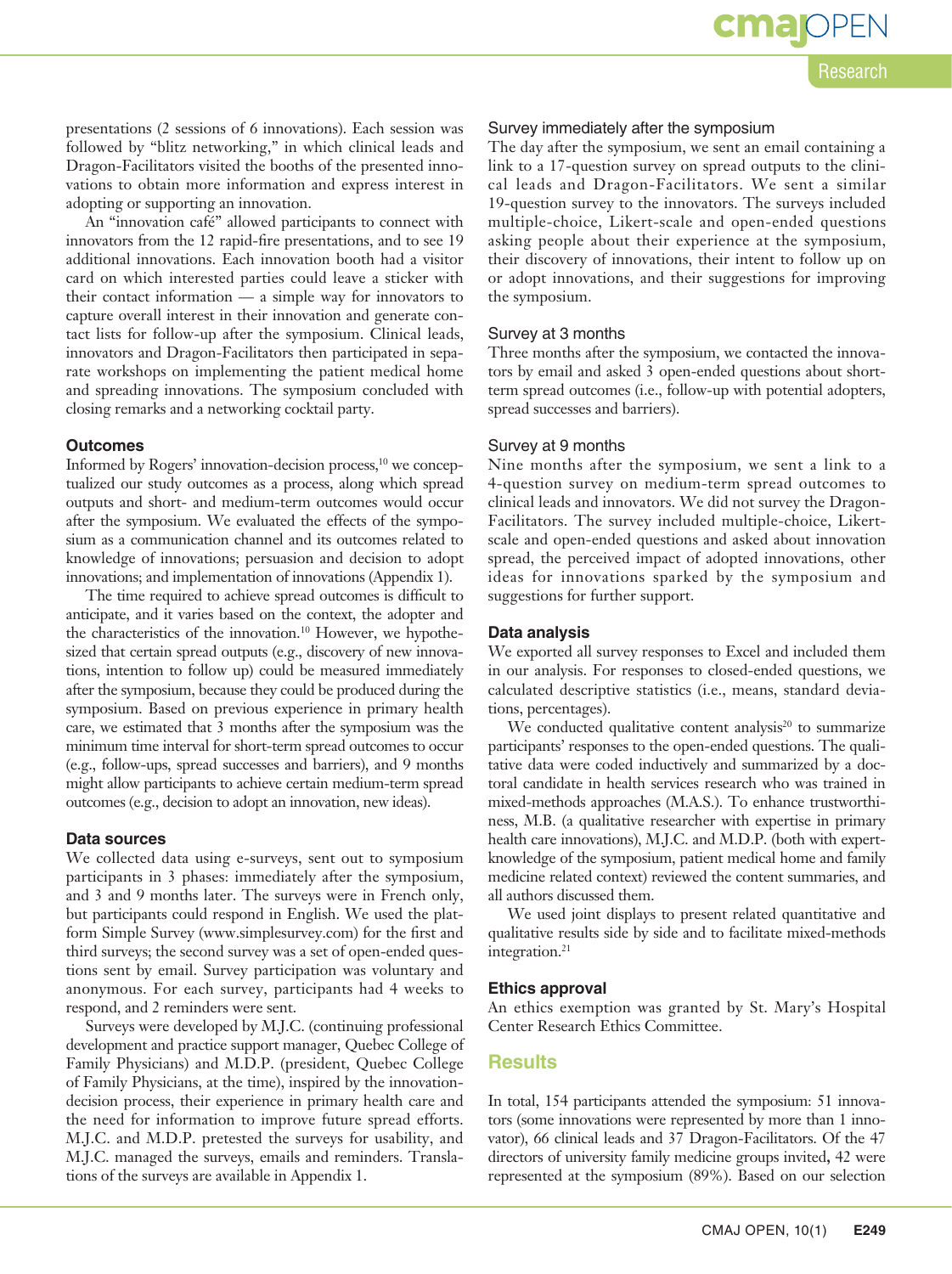**cmajoPEN** 

criteria (Table 1), 31 innovations were presented at the symposium (summaries in Appendix 2, available at www.cmajopen.ca/ content/10/1/E247/suppl/DC1).

Figure 1 presents response rates for each survey. For innovators, response rates were 68% immediately after the symposium, 68% at 3 months and 74% at 9 months. Immediately after the symposium, 59% of the clinical leads and Dragon-Facilitators responded (surveyed together). At 9 months, the response rate for clinical leads was 38%.

#### **Survey immediately after the symposium**

Spread outputs are presented in Table 2. Immediately after the symposium, clinical leads and Dragon-Facilitators reported a high likelihood of adopting an innovation in the next year (mean score of 8.02 on a 10-point Likert scale) and most (87%, 53/61) agreed that the symposium had allowed them to discover innovations. Nearly all innovators (95%, 20/21) intended to follow up with potential adopters. More than 90% of participants said that they would recommend the symposium to a colleague and that they would like to be invited to a second edition.

Participants suggested some improvements to the symposium format, such as workshops that focused on spread implementation and change management. Innovators advocated for more structured interactions with Dragon-Facilitators to obtain better feedback and potential buy-in as a way of supporting spread. Participants also suggested that Dragon-Facilitators provide closing remarks at the end of the symposium to reflect on promising innovations, trends and next steps. Some participants recommended that Dragon-Facilitators include regional-level decision-makers and more patient partners. Some proposed the symposium could be an opportunity to brainstorm innovative solutions to unaddressed primary health care issues via facilitated discussions between stakeholders. Some expressed their interest in receiving further mentoring from Dragon-Facilitators after the symposium and participating in a follow-up session that would feature the spread progress of popular innovations, lessons learned and workshops to support spread.

#### **Survey at 3 months**

Table 3 presents results related to short-term spread outcomes. Three months after the symposium, more than half of the innovator responders (62%, 13/21) had followed up with potential adopters (e.g., made email contact, set up committees, formed partnerships). Some innovators reported that they had engaged stakeholders, established partnerships, applied for funding or initiated innovation implementation. Barriers described by innovators included lack of time, lack of dedicated resources, change fatigue and competing priorities.

#### **Survey at 9 months**

Results related to medium-term spread outcomes are presented in Table 4. Reported results are among survey respondents (38% of clinical leads and 74% of innovators).

Nine months after the symposium, 18 clinical lead survey respondents (72%) had implemented at least 1 innovation, and 12 innovators had spread (39%, 9/23) or were in the process of spreading (13%, 3/23) their innovation to at least 1 new context. As well, 48% of innovators and 60% of clinical leads reported that the symposium had sparked other new ideas.



Figure 1: Data collection flow chart. \*Dragon-Facilitators were not surveyed at 9 months.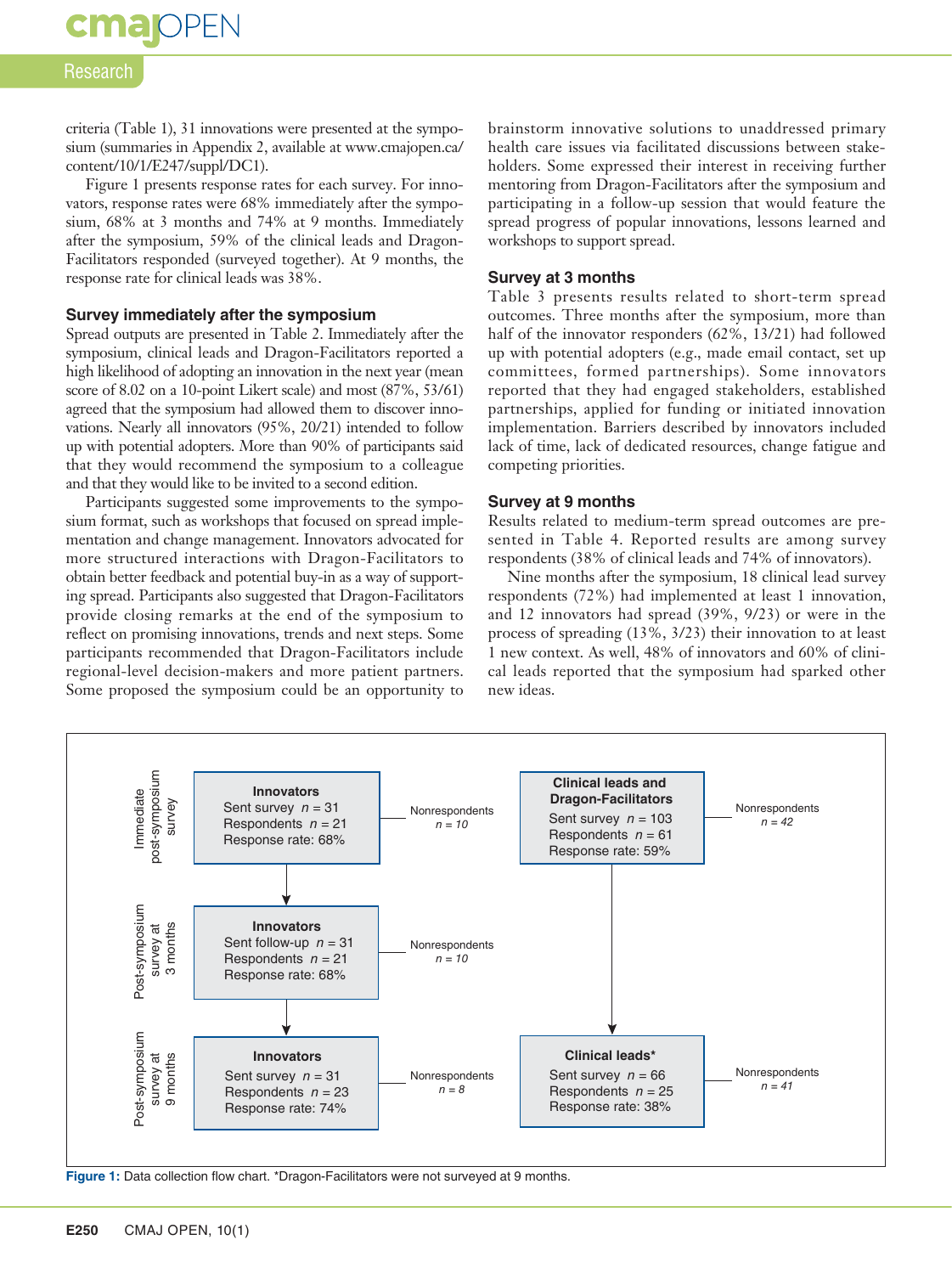To support further spread of innovation, innovators and clinical leads encouraged the Quebec College of Family Physicians to find more channels to feature promising innovations: video clips, newsletters, a searchable Web platform or blog posts. Several innovators mentioned the need for additional human resources or coaching to support spread after the symposium. Clinical leads expressed interest in another symposium with innovations in specific areas (e.g., interprofessional collaboration, resident training, advanced access).

### **Interpretation**

We hypothesized that the symposium would help participants progress through the stages of Rogers' innovationdecision process,<sup>10</sup> essential to the spread of innovation. Our results supported this hypothesis: the innovation symposium seems to have helped achieve spread outputs and short- and medium-term outcomes involved in the process of spreading innovations. Our findings suggest that the symposium led to discovery of innovations, intentions to adopt innovations,

| Table 2: Immediate post-symposium survey: spread outputs                                                                  |                                              |                                                                                                                                                                                      |  |  |
|---------------------------------------------------------------------------------------------------------------------------|----------------------------------------------|--------------------------------------------------------------------------------------------------------------------------------------------------------------------------------------|--|--|
| Quantitative survey items (closed-ended questions)                                                                        |                                              | Qualitative survey items (open-ended questions)                                                                                                                                      |  |  |
| Item                                                                                                                      | $n (%)^*$                                    | Summary of responses and comments                                                                                                                                                    |  |  |
| Innovators ( $n = 21$ respondents)                                                                                        |                                              |                                                                                                                                                                                      |  |  |
| Intend to follow up with interested clinical leads and Dragon-Facilitators                                                | No intention of following up $(n = 1)$ :     |                                                                                                                                                                                      |  |  |
| Yes                                                                                                                       | not applicable<br>20 (95)                    |                                                                                                                                                                                      |  |  |
| No                                                                                                                        | 1(5)                                         |                                                                                                                                                                                      |  |  |
| Expected method of follow-up with interested parties (could select multiple answers)                                      | Follow-up method to be determined with teams |                                                                                                                                                                                      |  |  |
| Individually (email or phone)                                                                                             | 17 (85)                                      | based on mutual interests                                                                                                                                                            |  |  |
| Follow-up meeting                                                                                                         | 6(30)                                        |                                                                                                                                                                                      |  |  |
| Create a committee                                                                                                        | 4(20)                                        |                                                                                                                                                                                      |  |  |
| Would recommend the symposium to a colleague                                                                              |                                              | Would not recommend symposium $(n = 1)$ :<br>did not meet current needs                                                                                                              |  |  |
| Yes                                                                                                                       | 19 (90)                                      |                                                                                                                                                                                      |  |  |
| <b>No</b>                                                                                                                 | 1(5)                                         |                                                                                                                                                                                      |  |  |
| Missing                                                                                                                   | 1(5)                                         |                                                                                                                                                                                      |  |  |
| Would like to be invited to a second edition                                                                              |                                              | Symposium highlights:<br>• Excellence of the innovations and format                                                                                                                  |  |  |
| Yes                                                                                                                       | 20 (95)                                      |                                                                                                                                                                                      |  |  |
| No                                                                                                                        | 1(5)                                         | • Motivation generated by positive leaders<br>• Networking between stakeholders                                                                                                      |  |  |
| Clinical leads and Dragon-Facilitators ( $n = 61$ respondents)                                                            |                                              |                                                                                                                                                                                      |  |  |
| Symposium format met the objective of discovering new innovations                                                         | Innovation discovered:                       |                                                                                                                                                                                      |  |  |
| Agree                                                                                                                     | 53 (86)                                      | • Promising innovations                                                                                                                                                              |  |  |
| Disagree                                                                                                                  | 4(7)                                         | • Avoids having to "reinvent the wheel"                                                                                                                                              |  |  |
| Missing                                                                                                                   | 4(7)                                         | Symposium format:<br>· Highly dynamic format<br>• Enjoyed "shopping" for innovations<br>• Insufficient time to see all innovators<br>• Difficult to target which innovators to visit |  |  |
| Likelihood of adopting or supporting an innovation in the next year,<br>mean $\pm$ SD†                                    | $8.02 \pm$<br>1.63                           | $\overline{\phantom{0}}$                                                                                                                                                             |  |  |
| Would recommend the symposium to a colleague                                                                              |                                              | Would not recommend symposium $(n = 1)$ :<br>good intentions, but did not meet needs                                                                                                 |  |  |
| Yes                                                                                                                       | 59 (96)                                      |                                                                                                                                                                                      |  |  |
| <b>No</b>                                                                                                                 | 1(2)                                         |                                                                                                                                                                                      |  |  |
| Missing                                                                                                                   | 1(2)                                         |                                                                                                                                                                                      |  |  |
| Would like to be invited to a second edition                                                                              |                                              | Symposium highlights:                                                                                                                                                                |  |  |
| Yes                                                                                                                       | 59 (96)                                      | • A breath of fresh air in a difficult climate<br>• Bringing together different stakeholders to<br>share tested innovations                                                          |  |  |
| <b>No</b>                                                                                                                 | 1(2)                                         |                                                                                                                                                                                      |  |  |
| Missing                                                                                                                   | 1(2)                                         |                                                                                                                                                                                      |  |  |
| Note: SD = standard deviation.<br>*Unless indicated otherwise.<br>$\dagger$ 0 = not at all likely, 10 = extremely likely. |                                              |                                                                                                                                                                                      |  |  |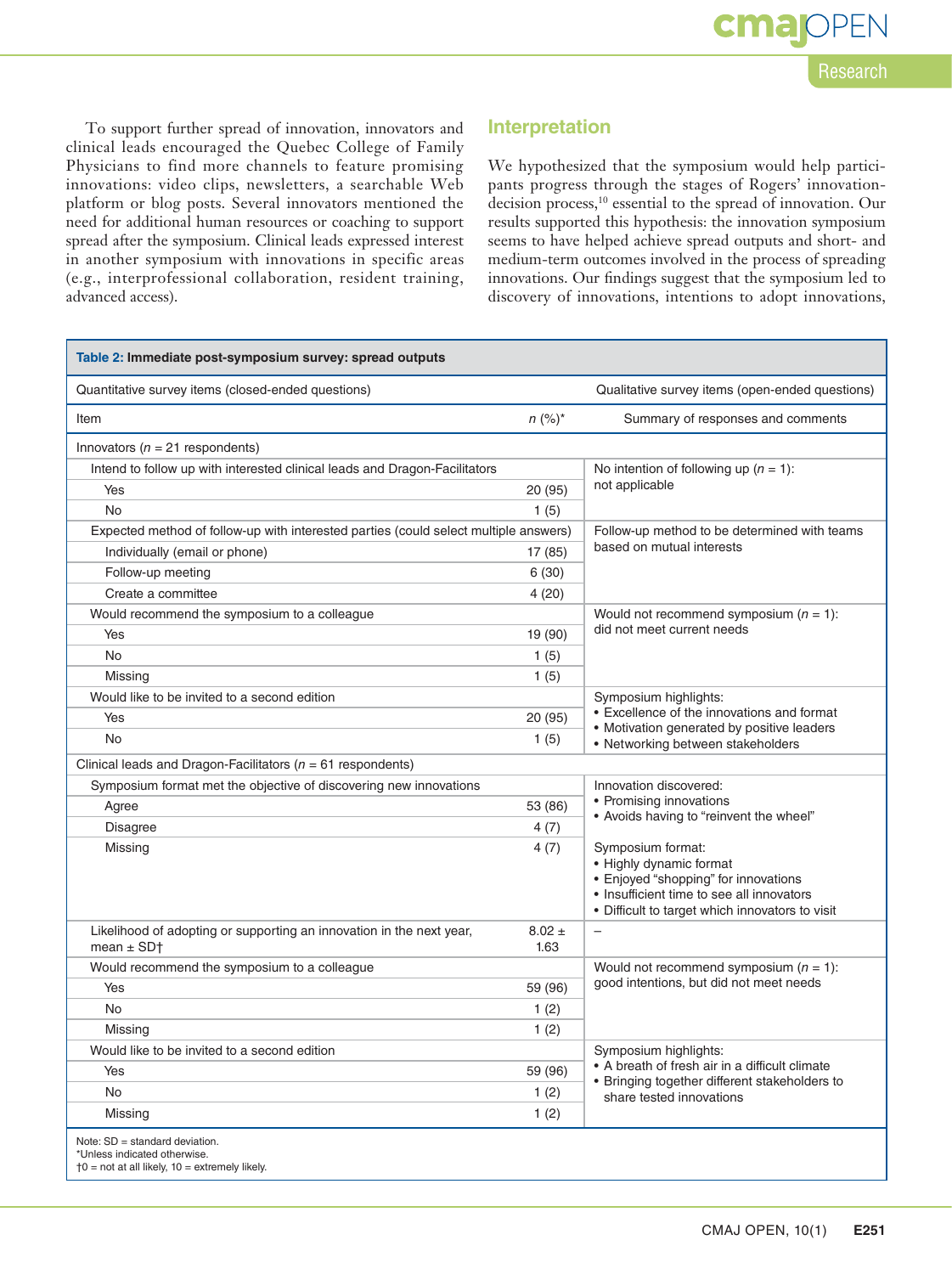# **cmajoPEN**

### **Research**

| Table 3: Three-month post-symposium survey: short-term spread outcomes |                                                                                                                                                                                                                                                                                                                                                                                                                                                                                            |  |  |
|------------------------------------------------------------------------|--------------------------------------------------------------------------------------------------------------------------------------------------------------------------------------------------------------------------------------------------------------------------------------------------------------------------------------------------------------------------------------------------------------------------------------------------------------------------------------------|--|--|
| Question                                                               | Response                                                                                                                                                                                                                                                                                                                                                                                                                                                                                   |  |  |
| Innovators ( $n = 21$ respondents)                                     |                                                                                                                                                                                                                                                                                                                                                                                                                                                                                            |  |  |
| How have your post-symposium<br>follow-ups been going?                 | Followed up (62%, 13/21)<br>• Ongoing conversations with teams, but no concrete spread yet<br>• Followed up by email, but no important conversations ensued<br>• Strategically managing spread with selective follow-ups<br>• Implementation to start soon in several interested clinics<br>• Have provided early implementation support (e.g., training, information, shared tools)<br>• Created LinkedIn group with interested clinical leads and Dragon-Facilitators to discuss further |  |  |
|                                                                        | Did not follow up (38%, 8/21)<br>• No follow-up, but plan to follow up soon<br>• No follow-up planned (e.g., lack of time, insufficient resources)                                                                                                                                                                                                                                                                                                                                         |  |  |
| What have your successes been to<br>date?                              | Resources and partners<br>• Applied for or obtained new research funding<br>• Strong stakeholder engagement<br>• Collaboration with Dragon-Facilitators and new partners<br>• Established committee to support innovation spread<br>• Additional teams have expressed interest post-symposium<br>Innovation spread                                                                                                                                                                         |  |  |
|                                                                        | • Shared innovation tools (e.g., 42% increased use of online tool since symposium)<br>• Initiated innovation implementation in new contexts (e.g., training, planning)                                                                                                                                                                                                                                                                                                                     |  |  |
| What barriers have you faced?                                          | Barriers related to the innovation<br>• Lack of funding, resources and time to follow up<br>• Staff turnover in innovation team<br>• Insufficient capacity to meet the demand of all interested parties<br>• Further innovation development required before spread                                                                                                                                                                                                                         |  |  |
|                                                                        | Barriers related to the clinical leads and Dragon-Facilitators<br>• Clinical leads and Dragon-Facilitators were only moderately interested<br>• Change fatigue because of ongoing health system transformation                                                                                                                                                                                                                                                                             |  |  |

follow-up between potential adopters and innovators, and the spread of innovations to new contexts.

Although very little research has evaluated the effectiveness of strategies to support the spread of primary health care innovations in high-income settings,<sup>4</sup> it has been estimated that less than 40% of innovations and quality-improvement initiatives spread to other contexts.<sup>22,23</sup> In comparison, the innovation symposium seems to have supported a higher rate of innovation spread by 9 months after the symposium.

Our findings suggest the symposium played an important role in engaging participants in communication channels and achieving spread outputs and outcomes related to the first stages of the innovation-decision process.10 These stages are essential to spreading innovation, according to Rogers' seminal diffusion of innovations theory10 and Berwick's recommendations from the Institute for Healthcare Improvement.<sup>1</sup> The symposium became a venue for potential adopters to discover innovations they did not know about<sup>1</sup> and to engage in exchange with innovators. Screening and selecting promising, relevant and feasible innovations helped to target those compatible with the values, needs and contexts of potential adopters (e.g., those aligned with the patient medical home concept).<sup>10</sup> Showcasing innovations in an innovation café, rapid-fire presentations and blitz networking created new communication channels.10

By convening innovators, potential adopters (clinical leads) and supporters (Dragon-Facilitators) in a single venue, the symposium implemented several of Berwick's recommendations for successfully spreading innovations:<sup>1</sup> it made innovators and early adopters observable and approachable; it ensured that potential adopters heard about innovations directly from credible peers (e.g., physicians speaking to other physicians about an innovation); and it helped promote a culture of innovation.

Participants identified important remaining barriers to spread, including insufficient time, lack of dedicated resources, change fatigue and competing priorities. Avenues suggested for further supporting spread included involving regional-level decisionmakers, having Dragon-Facilitators play a more substantial role during and after the symposium (e.g., coaching teams on finding resources and managing spread), and providing workshops on how to implement innovation spread. Participants also suggested that the symposium could be used to brainstorm innovations that could address current issues in primary health care. These suggestions should be addressed in future iterations of the symposium and when adapting the symposium to other contexts.

#### **Limitations**

The call for innovations and the 3 surveys were sent out in French only. Although response rates were fairly high among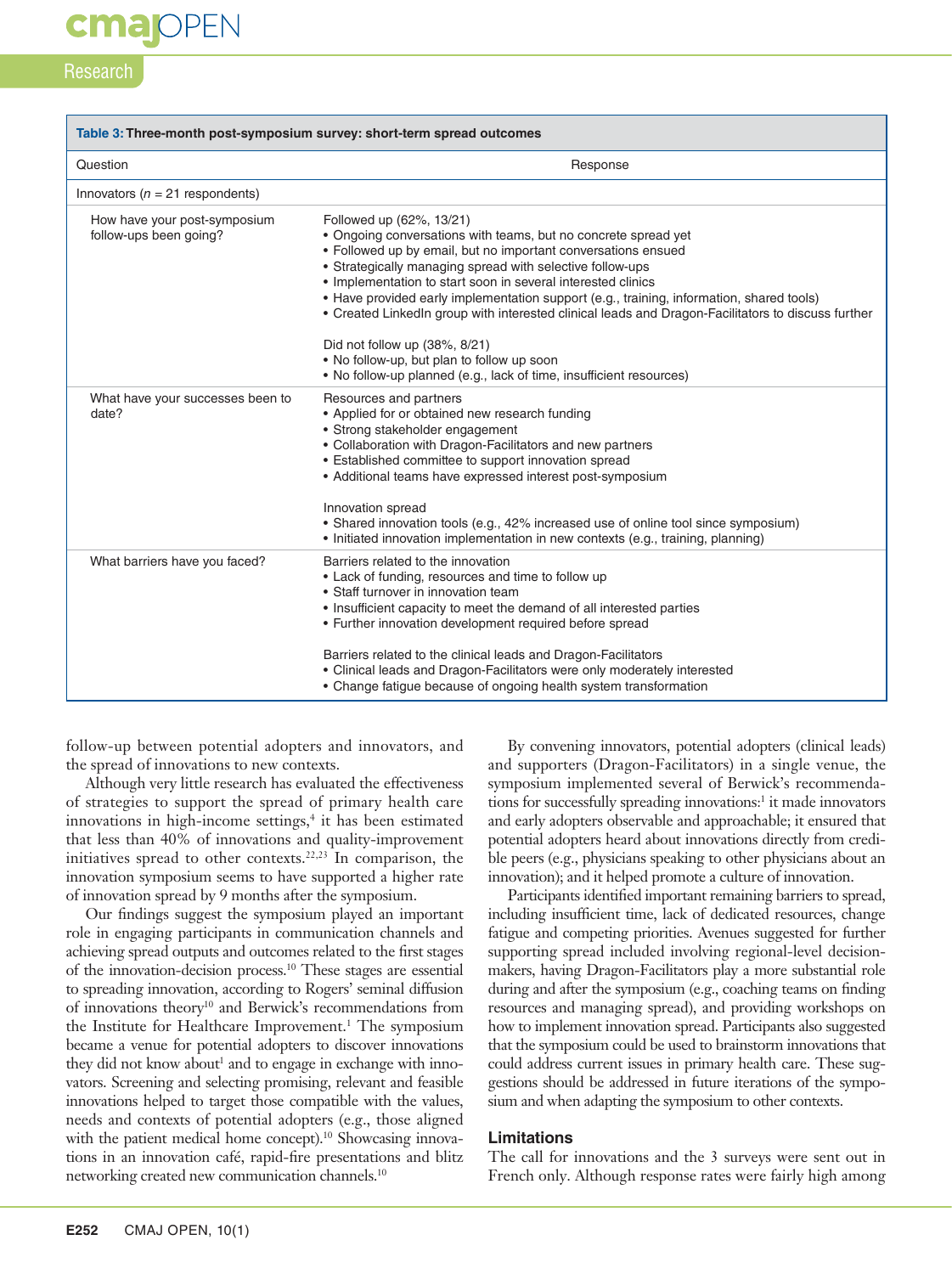# cma

## Research

| Table 4: Nine-month post-symposium survey: medium-term spread outcomes*                                                                                                                |                   |                                                                                                                                                                |  |  |  |
|----------------------------------------------------------------------------------------------------------------------------------------------------------------------------------------|-------------------|----------------------------------------------------------------------------------------------------------------------------------------------------------------|--|--|--|
| Quantitative survey items (closed-ended questions)                                                                                                                                     |                   | Qualitative survey items (open-ended questions)                                                                                                                |  |  |  |
| Item                                                                                                                                                                                   | $n$ (%) $\dagger$ | Summary of responses and comments                                                                                                                              |  |  |  |
| Innovators ( $n = 23$ respondents)                                                                                                                                                     |                   |                                                                                                                                                                |  |  |  |
| Innovation has been spread to new context(s)                                                                                                                                           |                   | Innovation spread:                                                                                                                                             |  |  |  |
| Yes                                                                                                                                                                                    | 9(39)             | • Many teams preparing for spread<br>• Innovation being adapted to new contexts                                                                                |  |  |  |
| Not yet, but in progress                                                                                                                                                               | 3(13)             | No innovation spread or don't know:<br>• Lack of resources hindered spread<br>• Difficult to keep track of spread                                              |  |  |  |
| <b>No</b>                                                                                                                                                                              | 7(30)             |                                                                                                                                                                |  |  |  |
| Don't know                                                                                                                                                                             | 2(9)              |                                                                                                                                                                |  |  |  |
| Missing or not applicable                                                                                                                                                              | 2(9)              |                                                                                                                                                                |  |  |  |
| Symposium sparked other new ideas, opportunities or<br>projects                                                                                                                        |                   | New ideas sparked by symposium:<br>• Useful networking and new collaborations<br>• Stimulated discussions on new projects<br>· Ideas for knowledge translation |  |  |  |
| Yes                                                                                                                                                                                    | 11(48)            |                                                                                                                                                                |  |  |  |
| <b>No</b>                                                                                                                                                                              | 12 (52)           | • Ideas for new resources for innovations                                                                                                                      |  |  |  |
|                                                                                                                                                                                        |                   | No new ideas sparked by symposium:<br>. Too busy and lack of time for new ideas                                                                                |  |  |  |
| Clinical leads ( $n = 25$ respondents)                                                                                                                                                 |                   |                                                                                                                                                                |  |  |  |
| Adopted 1 or more symposium innovations                                                                                                                                                |                   | Reason for not having adopted an innovation:                                                                                                                   |  |  |  |
| Yes                                                                                                                                                                                    | 18 (72)           | • Not adopted yet, but ongoing conversations on<br>possible implementation                                                                                     |  |  |  |
| If yes, degree to which it is perceived to have<br>improved the primary health care team's experience,<br>mean $\pm$ SD $\pm$                                                          | $6.89 \pm 2.00$   | • Lack of resources to implement innovation<br>• Competing priorities and change fatigue<br>(e.g., new electronic medical record)                              |  |  |  |
| If yes, degree to which it is perceived to have<br>improved the patient experience, mean $\pm$ SD $\ddagger$                                                                           | $6.32 \pm 2.8$    |                                                                                                                                                                |  |  |  |
| <b>No</b>                                                                                                                                                                              | 7(28)             |                                                                                                                                                                |  |  |  |
| Symposium sparked other new ideas, opportunities or<br>projects                                                                                                                        |                   | New ideas sparked by symposium:<br>• New interest in working with patient partners and                                                                         |  |  |  |
| Yes                                                                                                                                                                                    | 15(60)            | improving patient experience                                                                                                                                   |  |  |  |
| No                                                                                                                                                                                     | 10(40)            | No new ideas sparked by symposium:<br>• Lack of time and resources to innovate<br>• Change fatigue and competing priorities                                    |  |  |  |
| Note: $SD = standard deviation$ .<br>*Dragon-Facilitators were not surveyed at 9 months.<br>†Unless indicated otherwise.<br>$\text{\#}0$ = not at all likely, $10$ = extremely likely. |                   |                                                                                                                                                                |  |  |  |

innovators, they were lower for clinical leads and Dragon-Facilitators; this may have introduced a nonresponse bias. However, survey response rates among clinical leads were comparable to average rates for health care providers.<sup>24</sup> Clinical leads were representatives from university family medicine groups, which are academically affiliated primary health care teams, and this may limit the generalizability of our findings. As well, immediately after the symposium, we surveyed clinical leads and Dragon-Facilitators together, although their experiences may have differed.

Although we conducted a follow-up survey 9 months after the symposium, this period may have been insufficient for observing the sustained spread of innovations. We did not survey Dragon-Facilitators at 9 months, and this limited our insights into their role. As with all longitudinal evaluations,

there is a chance that respondents' answers may have been affected by recall bias, although we attempted to mitigate this in part by surveying participants immediately after the symposium, and at 3 and 9 months. Qualitative results were based on short responses to open-ended questions, which may have limited their richness. Nonetheless, triangulating quantitative results with qualitative responses and integrating them in joint displays helped us to validate our findings.

Future evaluations of similar activities should collect more data on respondents' characteristics, implement strategies to increase response rates, collect more in-depth data on barriers, identify strategies to target stakeholders better and add follow-ups at 12 and 18 months to evaluate sustained effects on spread. Conducting qualitative case studies would provide valuable insights into how the spread of innovation could be better supported.